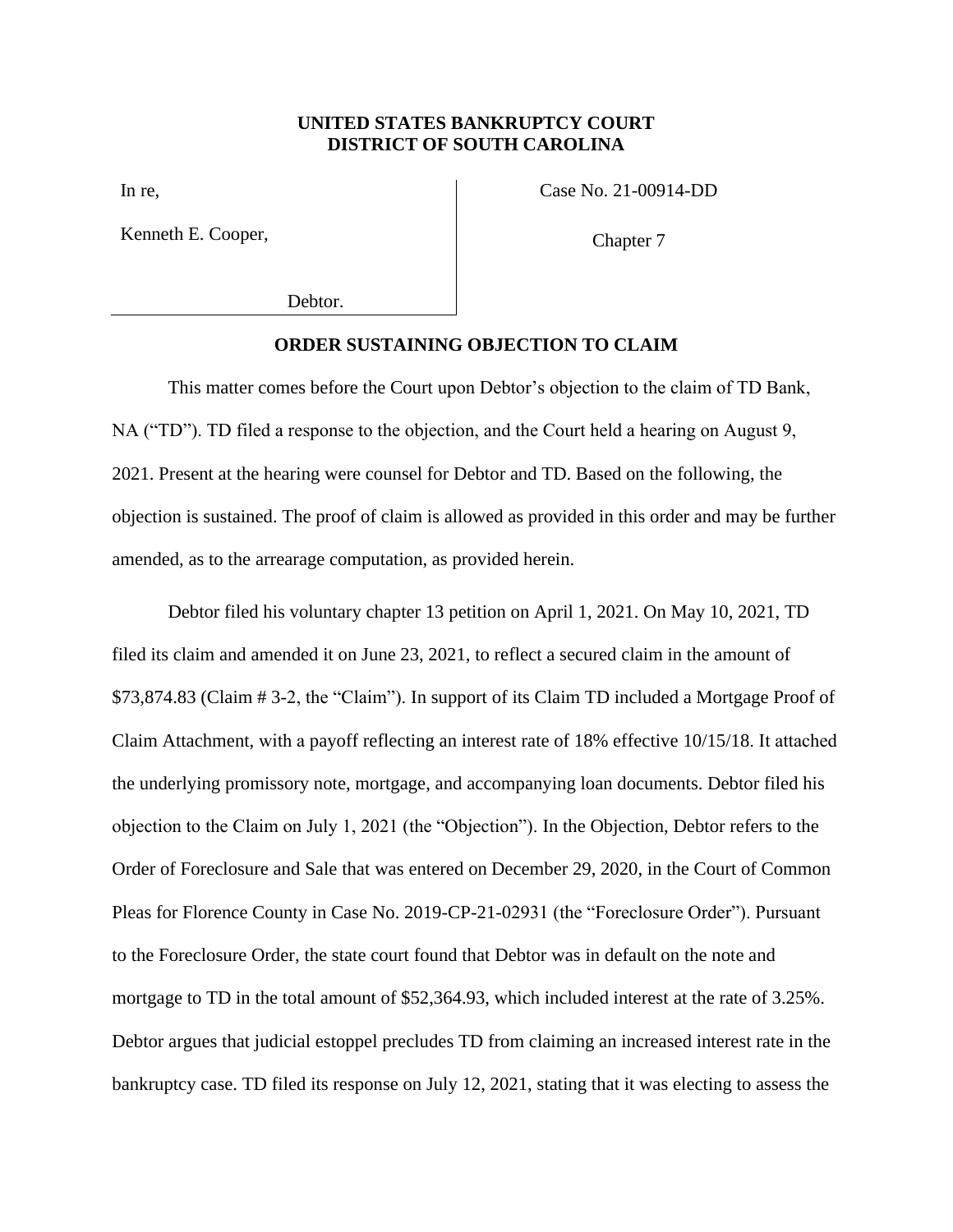default interest rate of 18% based on the underlying loan documents. At the hearing counsel for TD argued that the Court is unable to modify the terms of the mortgage loan documents in connection with the interest rate.

The issue before the Court is the total amount of TD's claim and the arrearage that must be paid in connection with a cure and maintain chapter 13 plan. Upon a creditor filing a claim pursuant to 11 U.S.C. § 501, the claim is "deemed allowed" under section 502(a). *LVNV Funding, LLC v. Harling*, 852 F.3d 367, 372 (4th Cir. 2017). At that point, the debtor or other interested party may file an objection to the claim, and the bankruptcy court will adjudicate the validity and amount of the claim *vel non*. *Id*.; 11 U.S.C. § 502. The creditor's filing of a proof of claim in compliance with the statute and rules constitutes prime facie evidence of the amount and validity of the claim, and the burden is on the debtor to object to the claim and introduce evidence to rebut the claim's presumptive validity. *In re Harford Sands Inc*., 372 F.3d 637, 640 (4th Cir. 2004). Thereafter, "[i]f the debtor carries its burden, the creditor has the ultimate burden of proving the amount and validity of the claim by a preponderance of the evidence." *Id*.

Section 1322(b)(2) of the bankruptcy code prohibits a debtor from modifying the rights of a creditor that has a claim secured by a security interest in real property that is the debtor's principal residence. The rights of the secured creditor are those bargained for by the mortgagor and mortgagee and are reflected in the relevant mortgage instruments which include the right to accelerate the loan upon default and proceed against the secured property by foreclosure and public sale. *Nobelman v. American Sav. Bank*, 508 U.S. 324, 329 (1993). Courts have interpreted the no-modification provision to prohibit any fundamental alteration in a debtor's obligations such as converting a variable interest rate into a fixed interest rate. *Anderson v. Hancock*, 820 F.3d 670, 674 (4th Cir. 2016) (*quoting In re Litton*, 330 F.3d 636,643 (4th Cir.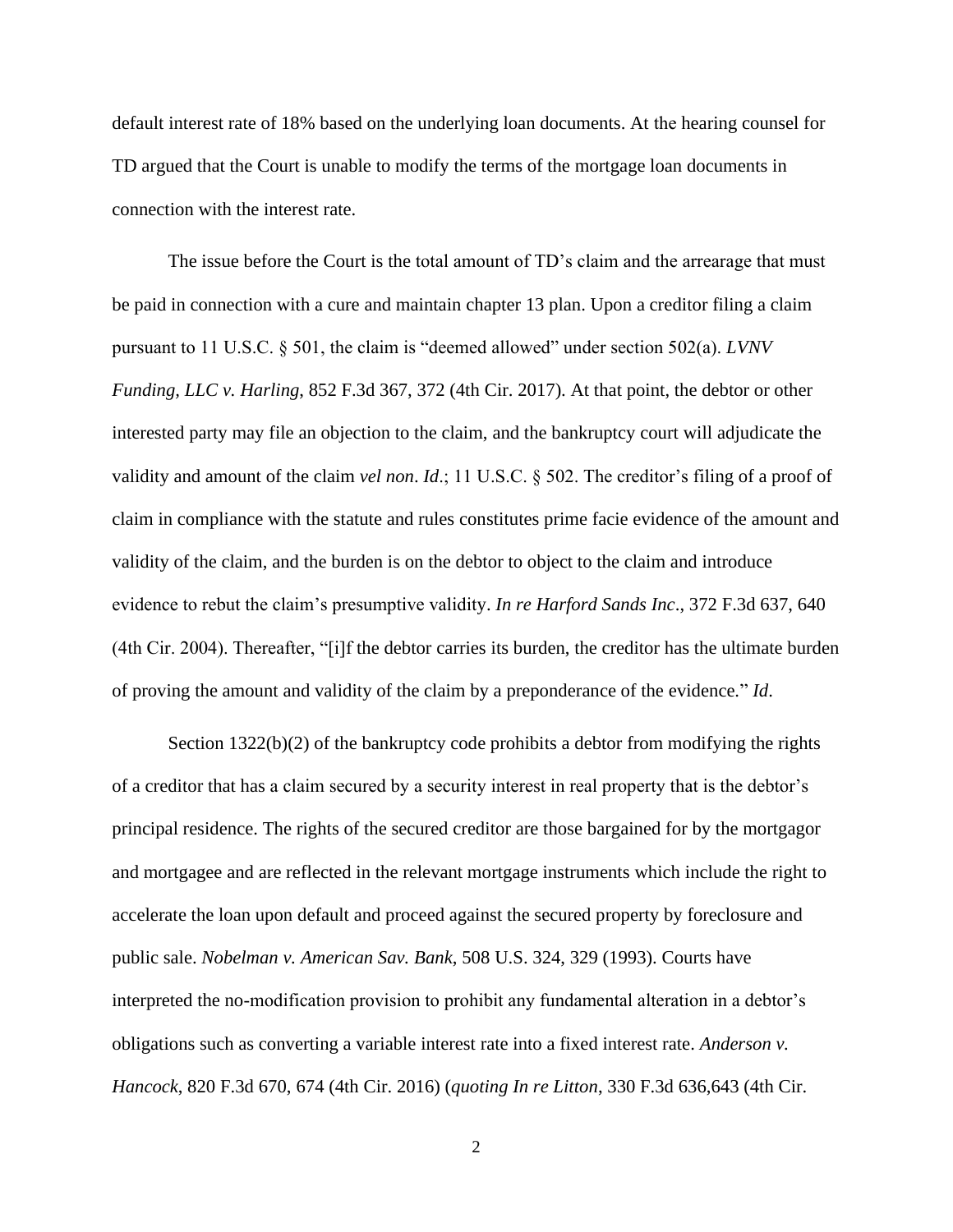2003)). The Court in *Anderson v. Hancock* rejected the debtor's attempt to decrease the interest rate on the mortgage under the proposed plan because it was a modification of the terms of the loan. *Id*. at 676. The parties in that case were bound to the parties' agreed upon default rate of interest. *Id*.

However, the issue before the Court is not Debtor's intention to modify the mortgage terms in the plan. The proposed plan does not modify TD's rights other than as permitted by § 1322(b)(5). Debtor's Objection to the Claim is based on the relief that TD sought and received in the Foreclosure Order. In the foreclosure action, TD chose to assert the original interest rate under the mortgage. It did not assert the default rate provided in the documents. The state court entered the Foreclosure Order based on those pleadings and determined the total debt to TD based on the contract rate and continuing at 3.25% per annum "through the date to which such interest is computed." Bankruptcy courts do not have jurisdiction to set aside a state court's foreclosure order. *In re Kennedy*, No. 17-03101-5-JNC, 2019 WL 2366419, at \*10 (Bankr. E.D.N.C. May 3, 2019).

While TD had the right to assert an interest rate of 18% after Debtor's default on the mortgage, it did not do so. For the purpose of computing the arrearage to be treated pursuant to § 1322(b)(5) in the plan, TD's claim is allowed as a secured claim in the amount of \$52,364.93 with an arrearage to be computed at  $3.25\%$  per annum according to the usual practice in this district. In the Foreclosure Order, the state court determined the amount of the debt to TD based on its pleadings and an interest rate of 3.25%. Neither TD nor this Court located applicable state law affording TD the right to recalculate its claim post-judgment utilizing a default rate of interest it previously failed to use. The plan does not modify any future rights or obligations of

3